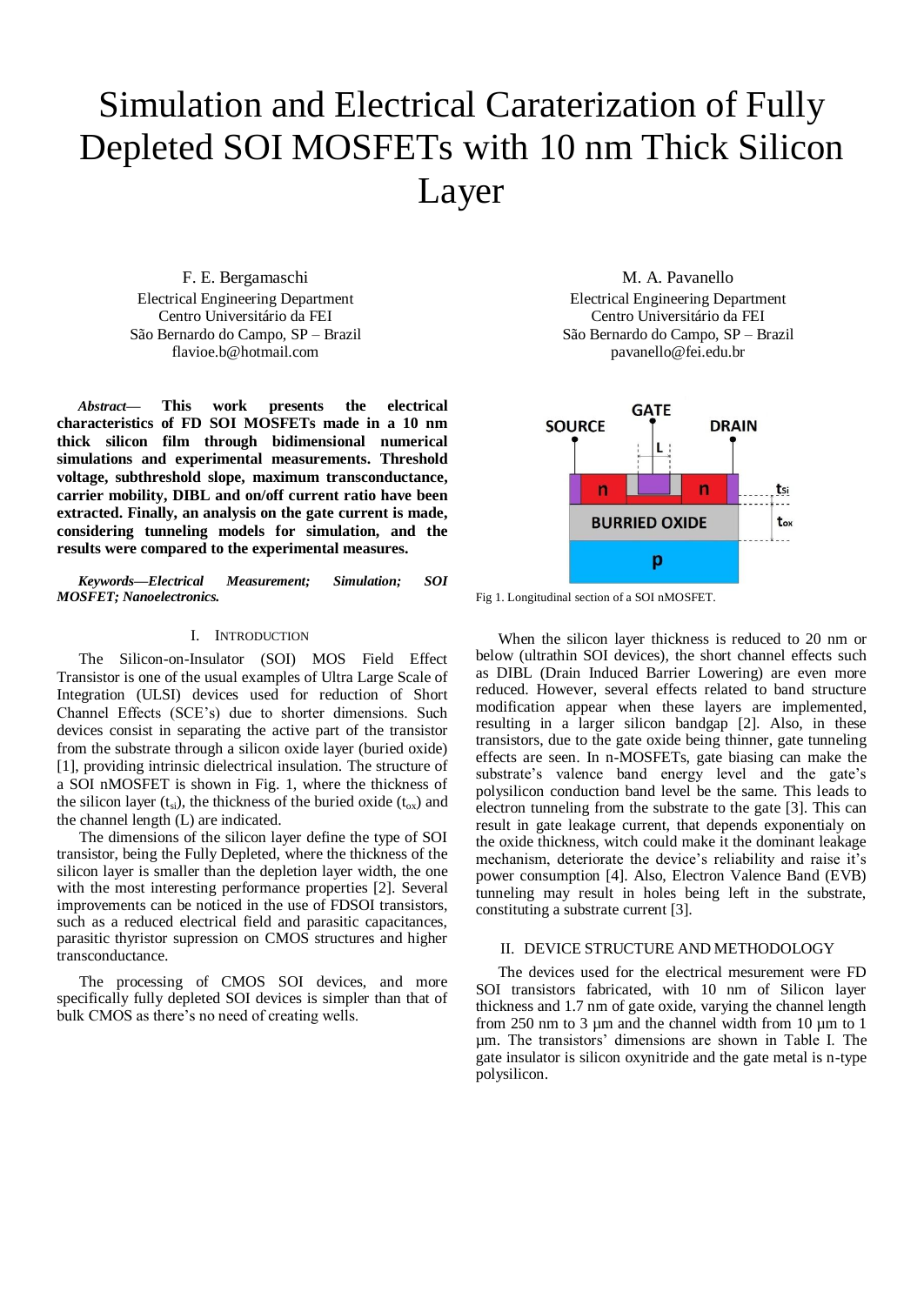TABLE I. STUDIED FD SOI MOSFETS' DIMENSIONS

| <b>Transistor</b> | $W(\mu m)$ | L(nm) |
|-------------------|------------|-------|
|                   |            | 250   |
|                   |            | 500   |
|                   | 10         | 700   |
|                   |            | 1000  |
|                   | 10         | 3000  |
|                   |            | 1000  |
|                   |            | 1000  |
|                   |            | 3000  |

These devices were fabricated in the Interuniversity Microelectronics Center (imec) in Belgium, and were measured with the equipments Keithley 4200 semiconductor parameter analyzer and a Cascade microprover REL 3600.

## *A. Numerical Bidimensional Simulations*

The simulations were made in Silvaco's Atlas Simulator [5]. Devices with similar characteristics as the ones used for the electrical characterization were simulated, having  $3x10^{16}$ cm<sup>-3</sup> p-type channel doping concentration and  $5x10^{20}$  cm<sup>-3</sup> ntype source and drain doping concentration, but different values were used for channel length, varying from 50 nm to 1 µm.

As a result from these simulations, a series of  $I_D x V_{GS}$ curves were obtained as well, when it was biased 50 mV and 1.5 V in the drain, and  $-0.5 \leq V_{GS} \leq 1.2$  V in the gate. In the simulations that included gate current, tunneling models such as Fowler-Nordheim Tunneling Current, Band-to-Band Tunneling, Hot Electrons and Hot Holes were included on simulation files. In this case, the drain was biased with 1 V.

# III. RESULTS AND DISCUSSION

### *A. Simulation Results*

The drain current for all the simulated devices with 50 mV of drain voltage is presented in Fig. 2. It can be noticed a raise on current flow for shorter channel length transistors.



Fig 2. Drain current as a function of gate voltage for different channel length transistors, with 50 mV of drain voltage biasing.



Fig 3. (a) Threshold voltage and (b) subthreshold slope as a function of channel length.

The threshold voltage was extracted through the Second-Derivative method [6], and the subthreshold slope was obtained by inverting the derivate of the drain current logarithm. The results are shown in Fig. 3, where it can be seen a stability in the threshold voltage for most channel lengths, with a reduction on shorter channel lengths, as well as in the subthreshold slope, where most devices present value close to the theoretical value of 60 mV/dec. Because of the gate material workfunction, all n-type SOI MOSFETs present negative threshold voltages. Assuming a maximum degradation of 10% for the threshold voltage and subthreshold slope, the minimum L that is not suffering from SCEs is 140 nm.

For maximum transconductance, the peak value of drain current derivate as a function of gate voltage was considered. Given that the equation for transconductance is a function of channel length and carrier mobility, the transconductance-channel length product curve indicates the variation of carrier mobility with channel length.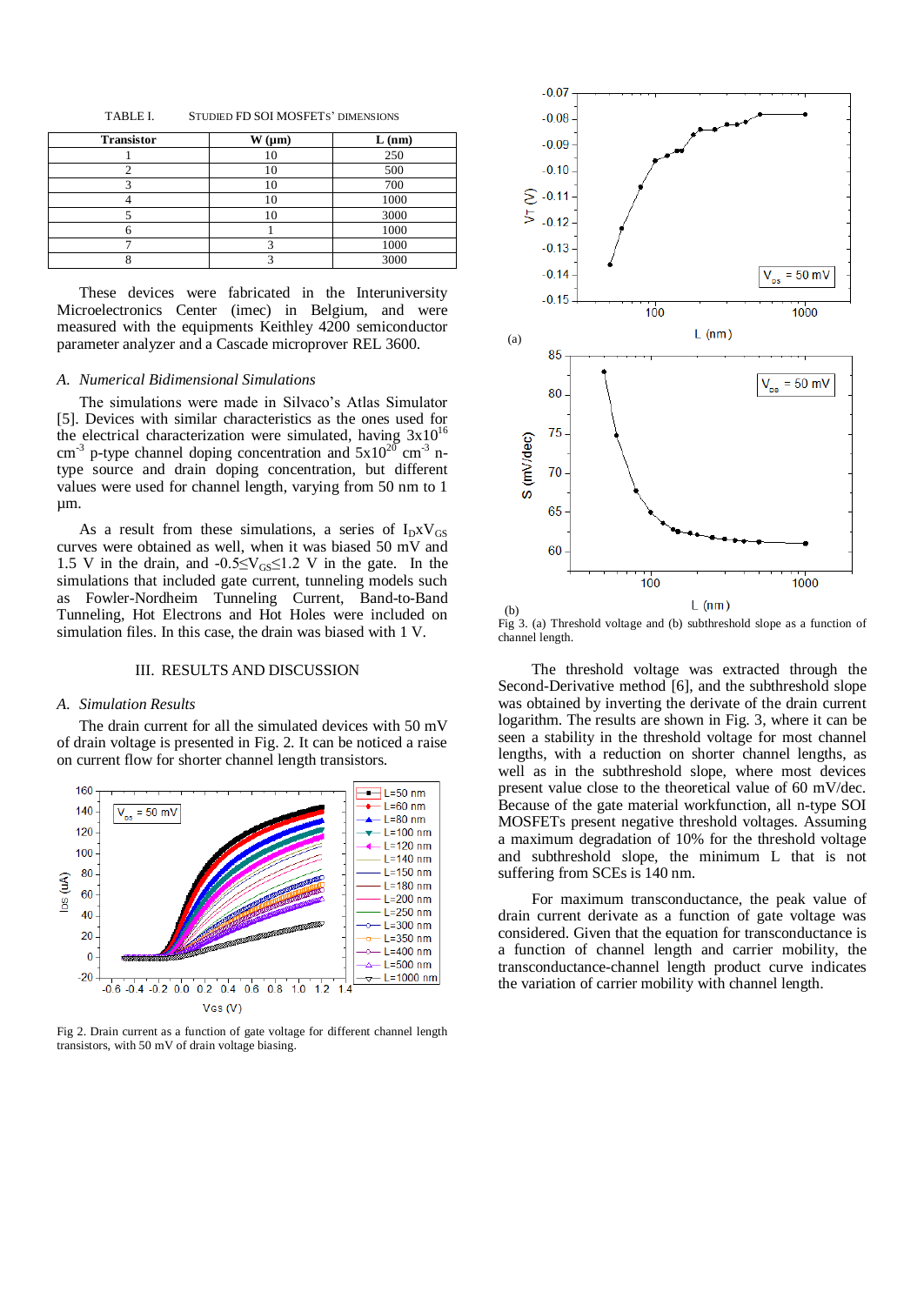

Fig 4. Transconductance-channel length product versus channel length.

As shown in Fig. 4, mobility also decreases as channel length is reduced when a thin SOI layer is used, as it happens in buk CMOS transistors and thicker SOI MOS, where carrier mobility degradation is seen for short channel devices. This degradation is explained by the raise on the lateral electric field, and the of the subthreshold slope raises in shorter transistors due to short channel effects (SCE).

With the simulations of 1.5 V drain voltage biasing, DIBL was calculated using 50 mV and this value of drain voltage, with their respective threshold voltage results for a reference drain current. The obtained DIBL values for each simulated device are indicated in Fig. 5. The barrier lowering causes a threshold voltage reduction when drain voltage is raised. This barrier lowering is caused by the interaction between depletion regions of source and drain, enabling drain voltage to lower the source-substrate PN Junction's voltage barrier.

On-off current ratio was also calculated when 1.5 V was applied to the drain. For this calculation, the curves of drain current as a function of gate voltage minus threshold voltage  $(V_{GS}-V_T)$  were obtained, and the current values, where this subtraction was -300 mV and 1 V were defined, respectively, as off-current and on-current. Off current suffers a raise for shorter devices, meaning a higher current takes place when the transistor is not operating, and thus lowering the on/off currente ratio curve.



Fig 5. Drain Induced Barrier Lowering as a function of channel length.



Fig 6. On/off current ratio as a function of channel length.



Fig 7. Gate, source and drain current as a function of gate voltage for a 1  $\mu$ m channel length transistor when considering gate tunneling models.

The influence of transistor's gate current can be noticed in Fig. 7, where 1 V of drain voltage was biased on a 1 µm channel length transistor. One can notice that gate current only has a significant value when low  $V_{GS}$  is applied. Also, there is a raise on gate current when there are higher absolute values of gate voltage in the transistor. This is probably due to Hot Electron Effect, because the electrons acceleration by high electric field may be enough to surpass the oxide layer and reach the gate electrode.

For that reason, for the electrical parameters analyzed in the previous simulations, little difference was noticed on their behavior when adding gate current tunneling models. The simulations showed that the results were similar to the ones seen previously, witch means they weren't affected by gate current.

#### *B. Experimental Results*

Drain current was extracted as a function of gate voltage, where it can be seen in Fig. 9 that this current raises as channel length is shortened. In addition, channel width shortening causes a reduction on the drain current. This is in accordance with drain current equations. The same method as the one used in simulations was used to obtain the threshold voltage of the transistors. The values, presented in Fig. 11(a), are similar to the ones seen on simulation, when considering 10 µm of channel width.